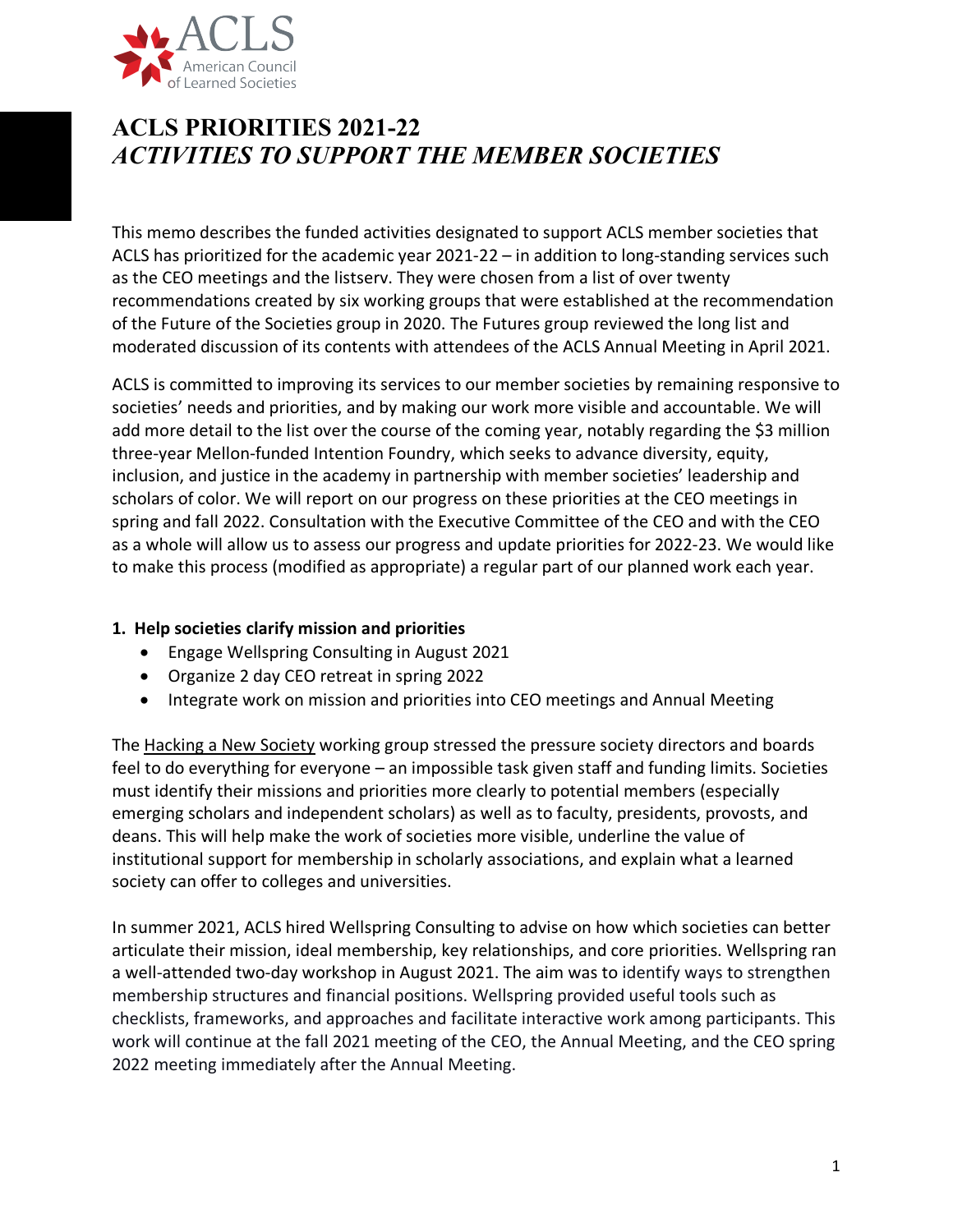The workshops were filmed. The six hours of film are being reduced to a short 12-15 minute video to share with the entire CEO. Sandra is compiling the responses to our question about what further actions ACLS can take.

In spring 2022, ACLS will host an in-person 2-3 day retreat for the CEO. The work begun in August with Wellspring will serve as a touchpoint for an intensive examination of the value proposition of learned societies in the aftermath of the pandemic.

# **2. Accelerate change through the Mellon Intention Foundry and the Luce Design Workshop**

- Held the first meetings for the Intention Foundry
- Pilot projects in IF to come this year
- Integrate the member societies into the plan to disseminate results from the Design Workshop for a New Academy

The groups on Graduate Education and Undergraduate Education identified the urgent need for societies to host and moderate discussion of the mission and goals of humanistic fields as well as tough questions (how to increase undergraduate enrollment, whether and how to limit PhD intake) *at the level of the department*. Many societies are already doing this work, but the working group underlined the gap between the conversations that take place once or twice a year at Annual Meetings or in society committees on the one hand, and everyday life in the department on the other.

The Mellon Intention Foundry has focused on the diverse and often difficult conversations about racial prejudice, decolonization, and practices of gatekeeping in curricula and mentoring today. We are working now to identify 1-2 pilot projects for implementation in 2021-22.

The Design Workshop is working with teams from six schools and a dozen individuals with a history of working for change in academia. In both projects, we see lines of convergence with the thinking of the working groups and with societies' current activities at the department level. This fall and at the spring 2022 retreat, we will share the results to date and seek to agree on the best ways for societies to communicate the work to society leadership and departmental chairs and for ACLS to build on these lines of convergence.

## **3. Support unaffiliated/independent scholars**

• Work on offering access to scholarly resources to scholars

The working group on Professional Development conveyed the urgent need for ACLS and members to undertake concrete, visible action on behalf of scholars who are unaffiliated with an institution or working as independent scholars. The group underlined the special needs of scholars seeking stable academic employment. They identified two priorities: A) better access to scholarly resources, both primary and secondary; B) better access to health insurance. We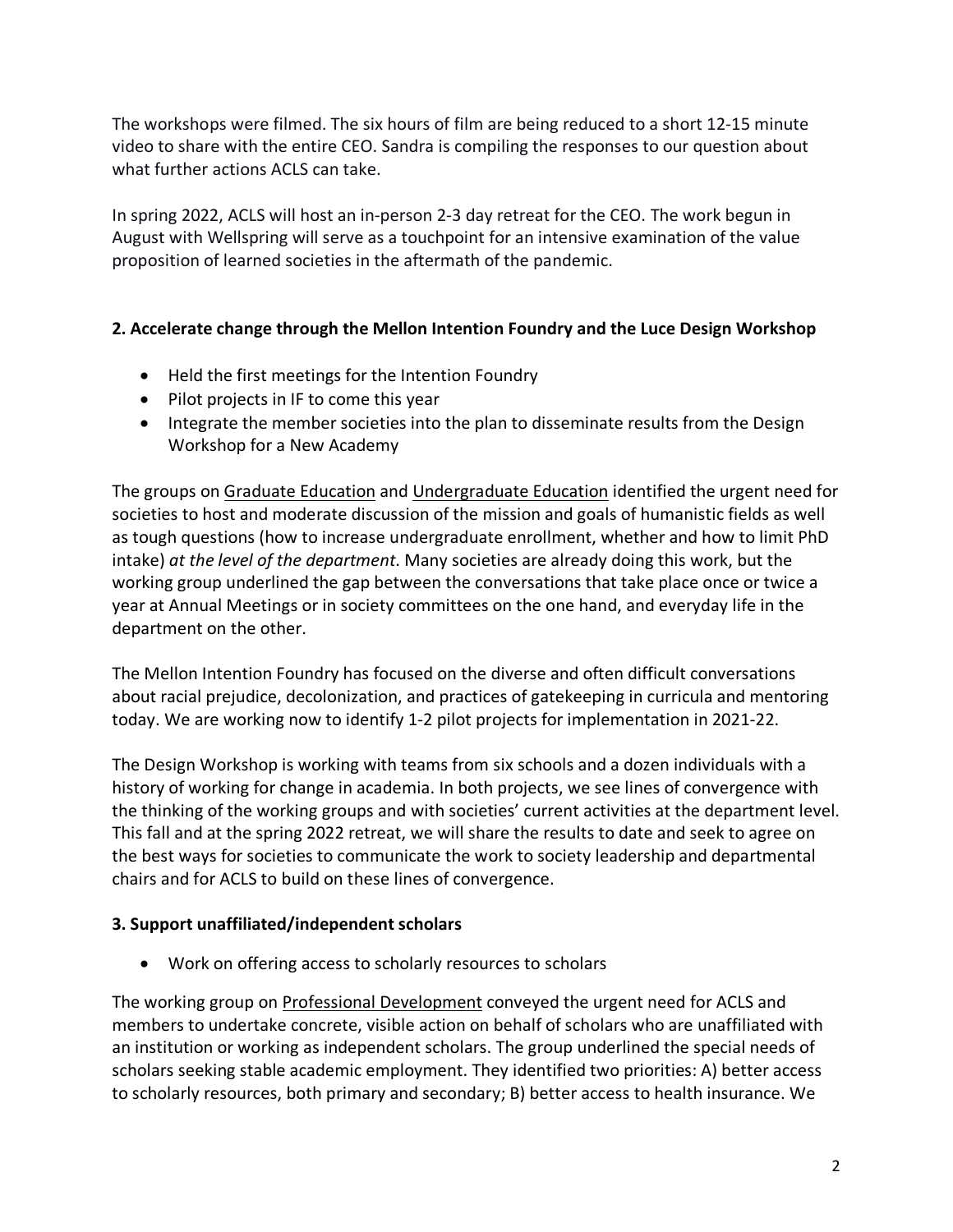will focus this year on secondary sources offered through third party digital services. For 2022- 23: Sandra Bradley will continue to investigate the possibility of a society consortium providing health insurance to contingent faculty members of individual societies.

In summer 2021, Sandra surveyed 12 CEO members regarding the questions below. We will discuss these results and propose actions at the Fall Meeting in late October.

- which member societies already provide access to JSTOR, EBSCO, Project Muse, and other digital resources
- which societies have surveyed their own members about desired/needed scholarly resources and the sum of the results
- if there is need for assistance in conducting such a survey

With this information in hand, we will explore how ACLS, perhaps working with societies as a collective "bargaining unit," could improve scholars' access to secondary sources. We want to use the momentum created by the pandemic to open up access for scholars; we see this as a time-sensitive project.

# **4. Improve doctoral education**

• Create and disseminate guidelines for doctoral curricula for the first year

The group on Graduate Education strongly recommended the creation, in consultation with member societies, of "Before Day One" and "Road Map" orientation materials for doctoral programs. Disseminated by ACLS and by the societies to graduate departments, these guidelines will affirm values of intellectual growth, effective mentorship, career diversity, collaborative work, and familiarity with standard operations of institutions of higher education. This effort dovetails with priorities expressed by participants in the Mellon Intention Foundry and the Luce Design Workshop. We aim to complete a draft by December 2021. Further discussion is needed at the 2022 CEO retreat to determine proper processes of consultation and dissemination in collaboration with individual societies.

# **5. Data collection and analysis**

• Consult and decide in calendar year 2021 on at least one data project

ACLS hears many calls for collecting data – a complex project that may be variously configured around faculty, graduate students, undergraduates, departments, or fields/disciplines/areas. We commit to determining by end of calendar year 2021 which project or projects we are able to take on, understanding that we may need to hire specialized support. We will ask: which project(s) show promise of having the most impact? Which will be most and least difficult and sustainable? This was a priority identified by the groups on Graduate Education, Undergraduate Education, and Advocacy.

This requires discussion with the CEO so that ACLS can realistically set priorities with input from EDs. Examples of requested analyses: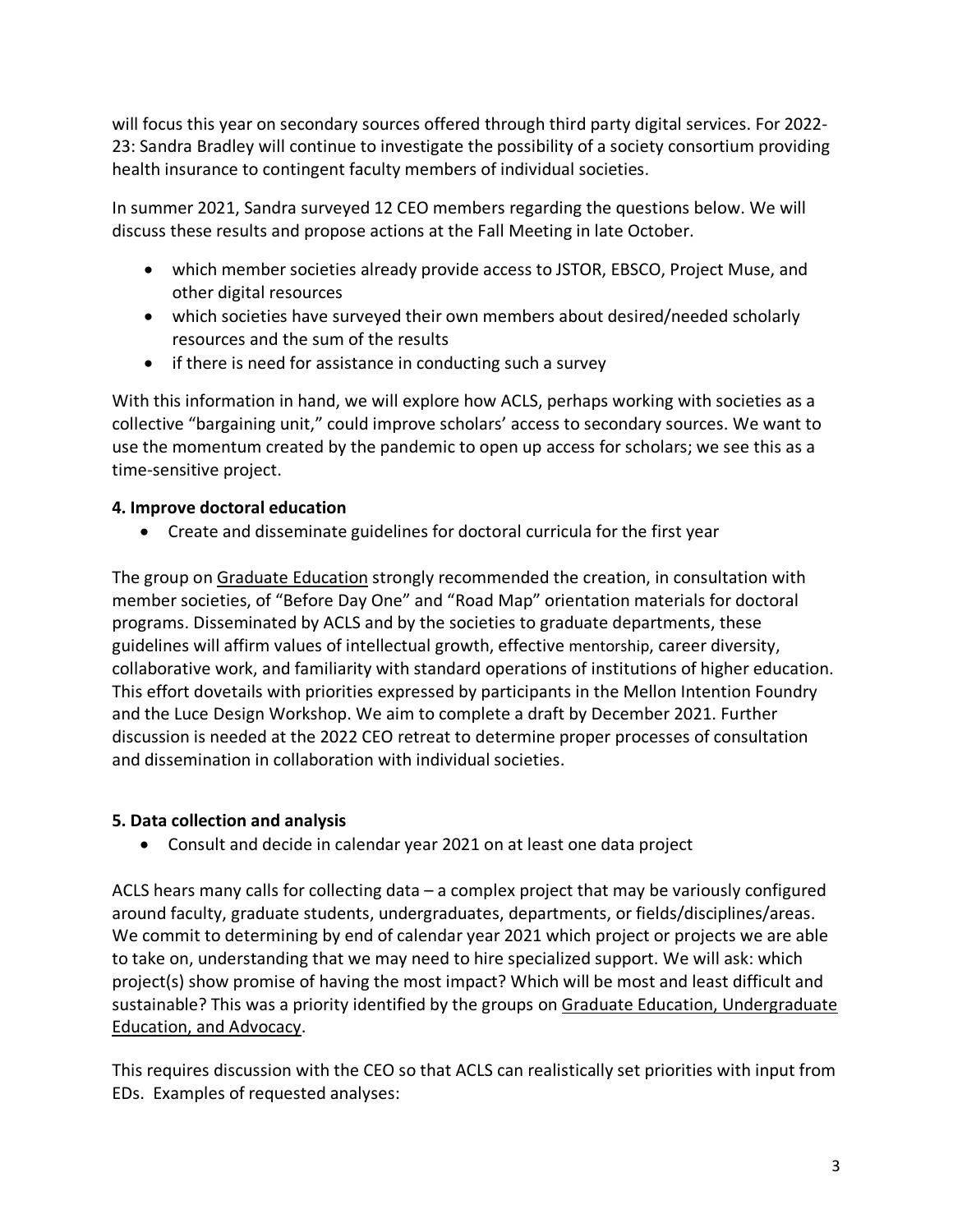- Demographic analysis of selected fields
- Post-PhD employment trends
- Department and program closures in the humanities and social sciences
- "Success stories": innovations or experiments that strengthen a particular program or department in measurable ways, such as pedagogical innovation leading to increased undergraduate enrollments leading to institutional recognition. ACLS can coordinate with member societies to gather and distribute information on society efforts to support pedagogical innovation. The resulting repository would include toolkits, training, and resources for curriculum development
- Humanities and social science undergraduate enrollments gathered from initiatives funded by AAAS (Humanities Indicators), Mellon, Teagle, Kresge, Spencer, Luce, NEH and others to create a resource page for member societies
- A clearinghouse of data and best practices would allow societies to access information already available so they can build out projects from work already undertaken
- Compendium of initiatives on career diversity

## **6. Help societies improve and update governance practices, with attention to DEI**

- Integrate diversity and inclusion as a regular session in the Leadership seminar, starting with a session in 2021 run by Jovonne Bickerstaff
- Offer one training session this year for boards and/or committees (hiring Hyphens & Spaces) on how to diversify committee membership, especially among emerging scholars and scholars of color
- Offer one training session this year on for specialized roles such as treasurer

Recommended by the Governance group, ACLS will incorporate into its annual Leadership Seminar discussion of best practices for ensuring equitable representation on society committees and boards. ACLS will set up additional regular sessions to better prepare scholars to serve on society boards.

## 7. Expand membership and paths to membership in ACLS

• Increase the diversity of fields represented in ACLS by devising new modes of engagement

As part of ACLS's own progressive evolution, we are intent upon diversifying the fields represented in the CEO, and we made good progress last year, admitting three new societies. At the same time, we have become aware that some new and/or small societies lack the staff and resources to put together applications for membership. A few other societies, in our view, need deeper experience of ACLS so that the benefits of membership are clearer to them. We want to explore with the CEO alternative options for engagement with ACLS and with the CEO possibly through a "guest" or "observer" membership, or by adopting approaches already used in the societies for affiliate members.

#### **Possible steps for 2022-23 and beyond**